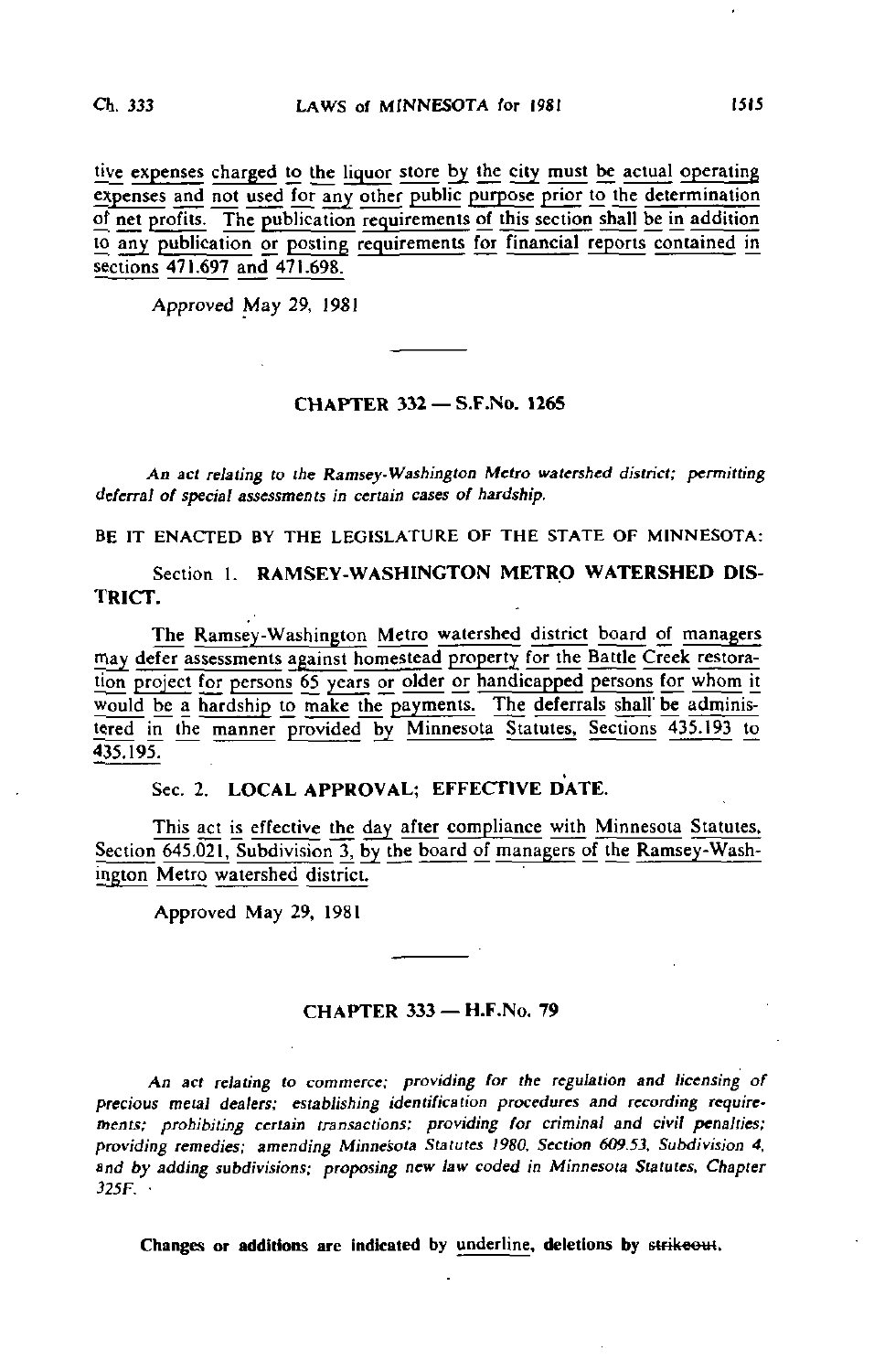# BE IT ENACTED BY THE LEGISLATURE OF THE STATE OF MINNESOTA:

Section 1. [325F.731] DEFINITIONS.

Subdivision 1. TERMS. For the purposes of sections 1 to 17, the following terms have the meanings given them.

Subd. 2. PRECIOUS METAL DEALER. "Precious metal dealer" means any natural person, partnership, or corporation, either as principal or agent, engaging in the business of buying secondhand items containing precious metal, including, but not limited to, jewelry, watches, eating utensils, candlesticks, and religious and decorative objects.

Subd. 3. PRECIOUS METALS. "Precious metals" means silver, gold, and platinum.

Subd. 4. ITEM CONTAINING PRECIOUS METAL. "Item containing precious metal" means an item made in whole or in part of metal and containing more than one percent by weight of silver, gold or platinum.

Sec. 2. |325F.732] LICENSE.

Subdivision 1. REQUIREMENT. Except as provided for in subdivision 2, it is unlawful for a precious metal dealer to engage in or transact any business as such without having a valid license as provided in section 3.

Subd. 2. SCOPE. The requirements of sections 1 to 17 do not apply to the following:

0) Transactions at occasional "garage" or "yard" sales, or estate sajes or farm auctions held at the decedent's residence, except that precious metal dealers must comply with the requirements of sections 4 to 11 for these transactions.

(2) Transactions regulated by Minnesota Statutes, Chapter 80A.

(3) Transactions regulated by\_ the Federal Commodity Futures Commission Act.

(4) Transactions involving the purchase of precious metal grindings, filings, slag, sweeps, scraps, or dust from an industrial manufacturer, dental lab, dentist, or agent thereof.

(5) Transactions involving the purchase of photographic film, such as lithographic and x-ray film, or silver residue or flake recovered in lithographic and x-ray film processing.

(6) Transactions involving coins, bullion, or ingots.

(7) Transactions in which the second hand item containing precious metal is exchanged for a new item containing precious metal and the value of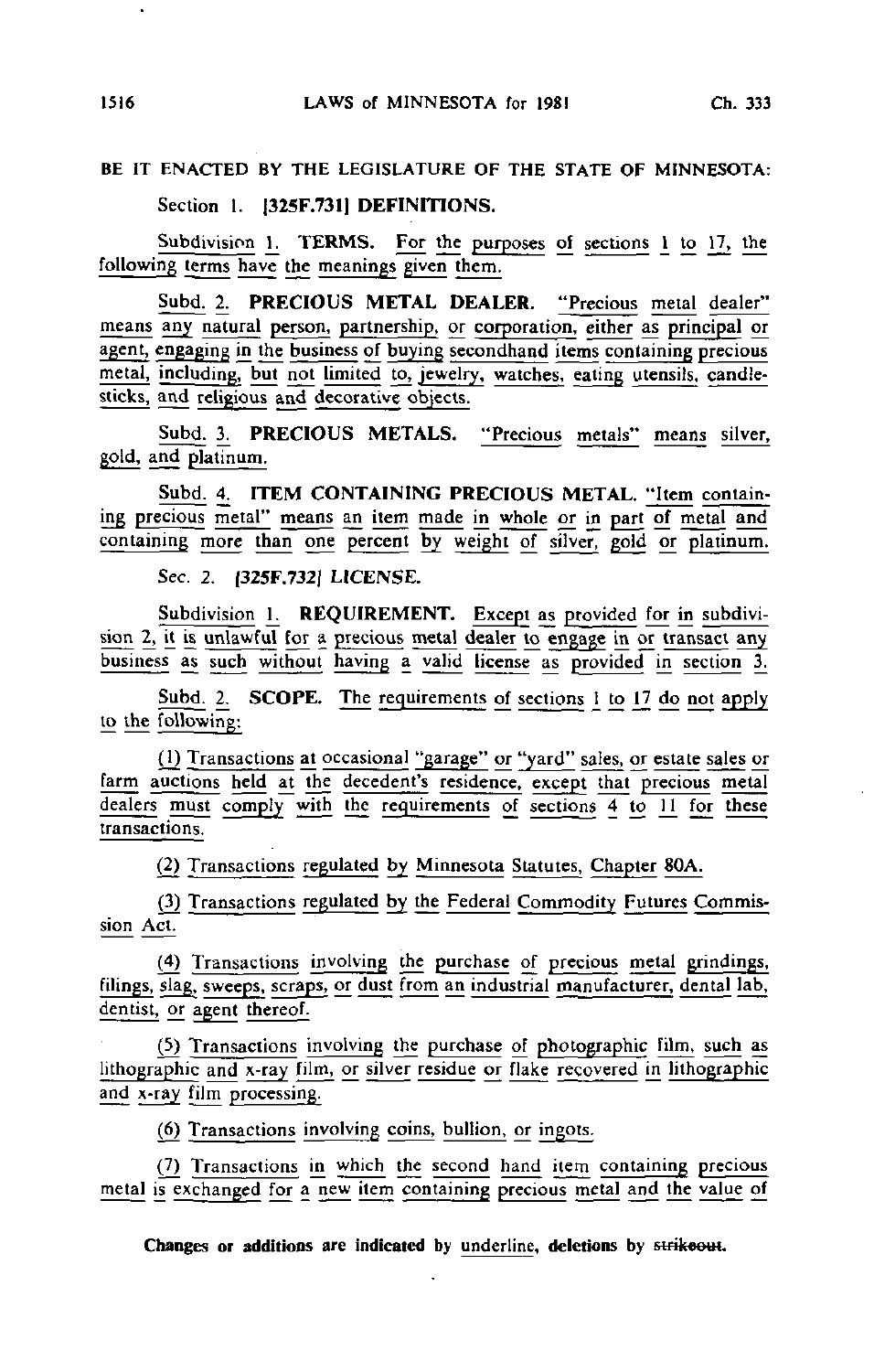the new item exceeds the value of the secondhand item, except that a natural person, partnership or corporation who is a precious metal dealer by engaging in a transaction which is not exempted by this section must comply with the requirements of sections 4 to 11.

(8) Transactions between precious metal dealers if both dealers are licensed under section 3 or if the seller's business is located outside of the state and the item is shipped from outside the state to a dealer licensed under section  $\overline{3}$ .

(9) Transactions in which the buyer of the secondhand item containing precious metal is engaged primarily in the business of buying and selling antiques, and the items are resold in an unaltered condition except for repair, and the items are resold at retail, and the buyer paid less than \$2,500 for  $\overline{\text{secondhand items containing precious metals purchased within any period of 12}}$ consecutive months.

Sec. 3. [325F.733I LICENSE; APPLICATION; TERMS AND CON-DITIONS,

Subdivision 1. APPLICATION. Any precious metal dealer desiring to engage in or transact business as such in any county of this state shall file an application for a license for that purpose with the auditor of the county in which he desires to do business. The applicant shall state his name, date of birth, resident address, and locations of the proposed principal place of business and branch offices within the county, and other locations within the county where the applicant intends to hold secondhand precious metals. If the person in charge of the business or a branch office is someone other than the applicant, his name, date of birth, and resident address shall be stated with the location or branches indicated. If the applicant is a corporation or partnership the name, date of birth and resident address of each officer and general partner shall be stated. Each application shall be kept by the auditor for a period of no less than three years and shall be available for inspection only by employees of the county auditor, the county attorney, the attorney general, or by a peace officer.

Subd. 2. FEE. Each applicant shall pay to the treasurer of the county a license fee in an amount determined by the board of county commissioners of the county to be necessary to cover the expenses of administering this licensing function.

Subd. 3. BUSINESS LOCATIONS. A precious metal dealer license shall authorize the precious metal dealer to transact business only at the location or locations designated in the license.

Subd. 4. TERM. A precious metal dealer license shall be valid for a period of one year from the date of its issuance.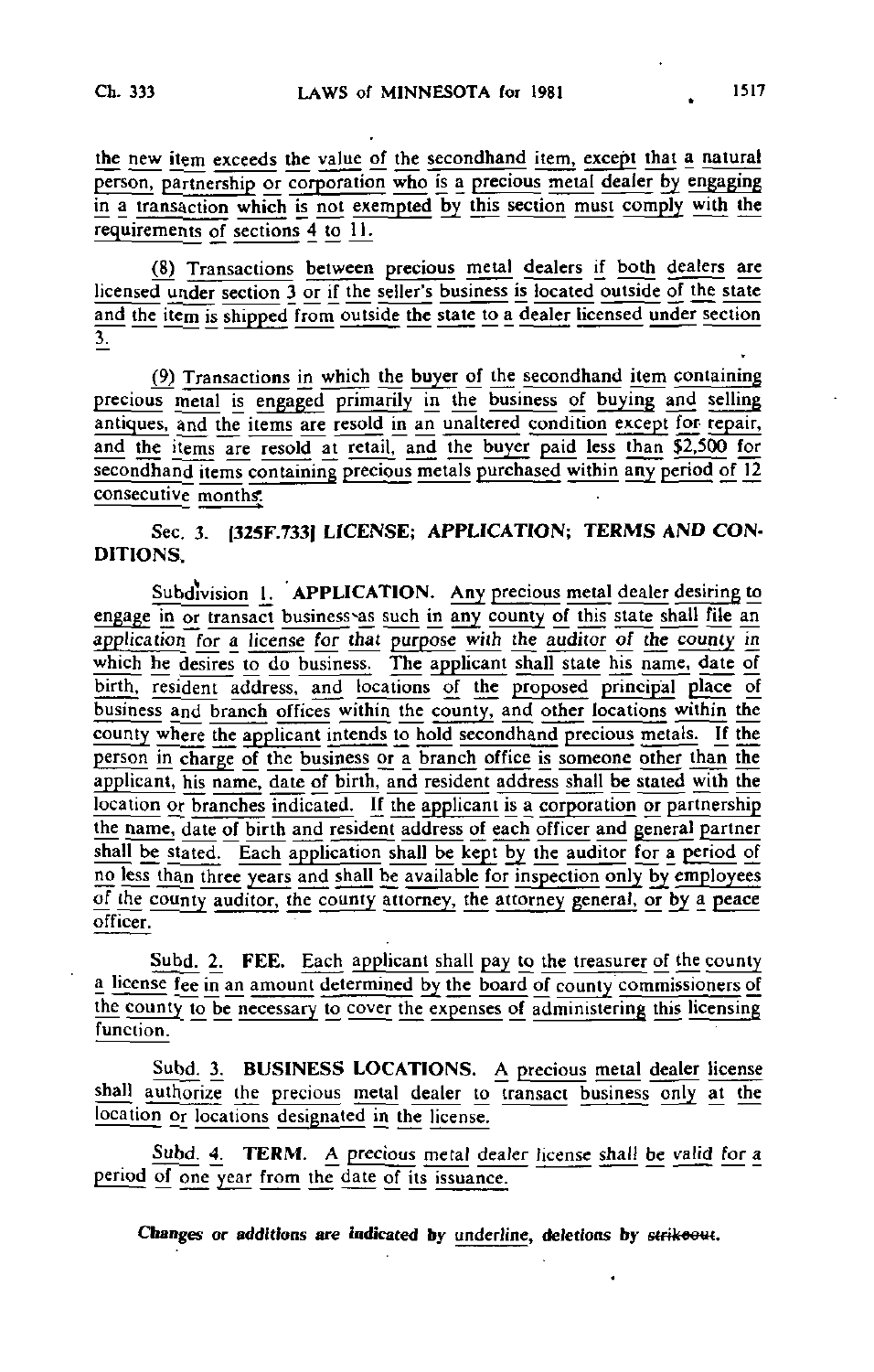Subd. 5. BRANCH OFFICES. Each branch office shall be operated under the same name as the principal office.

Subd. 6. POSTING OF LICENSE. Every precious metal dealer shall prominently post his license in a conspicuous location at his principal place of business and a copy of his license in a conspicuous location at each branch office.

Subd. 7. POSTING OF PRICES; WEIGHING. Every precious metal dealer shall prominently post in a conspicuous place and in letters exceeding one inch in height the minimum prices per ounce or pennyweight that are currently being paid by the dealer for precious metals and a warning notice that unless otherwise informed, the prices offered are based on the meltdown value of the precious metal, rather than the value of the item in its existing form. Precious metal items shall be weighed in plain sight of the prospective seller on scales approved by the division of weights and measures of the department of public service in accordance with Minnesota Statutes, Section 239.08.

Subd. 8. PUBLIC RECORD OF LICENSES. The county auditor shall keeg a record of the licenses in a book provided for that purpose. The book shall contain the same information as required on the application for the license; provided, that the applicant's resident address and date of birth shall not be recorded. The book shall be open for public inspection.

## Sec. 4. [325F.734] IDENTIFICATION OF SELLERS.

Every precious metal dealer shall require a seller of secondhand items containing precious metals to present to him at the time of the transaction an identification card of the seller containing a picture of the seller and his address.

#### Sec. 5. [32SF.735] RECORDS REQUIRED.

Every precious metal dealer shall keep a book at his business location in which shall be clearly written in ink, in the English language, at the time of each transaction, or as close thereto as possible, the following information:

(1) An accurate description of every secondhand item containing precious metals bought, including the type of item, number of items, brand name of item, if any, engraving or other identifying features of the item, if any, and a description of any gems attached;

(2) The amount of money paid;

(3) The date of the transaction; and

(4) From the identification card containing a picture of the seller, the type of card presented and the serial number of the card, if any, and the name and address of the person selling the item. The book, as well as the item in the possession of the dealer, shall at all reasonable times be open to inspection by

Changes or additions are indicated by underline, deletions by strikeout.

i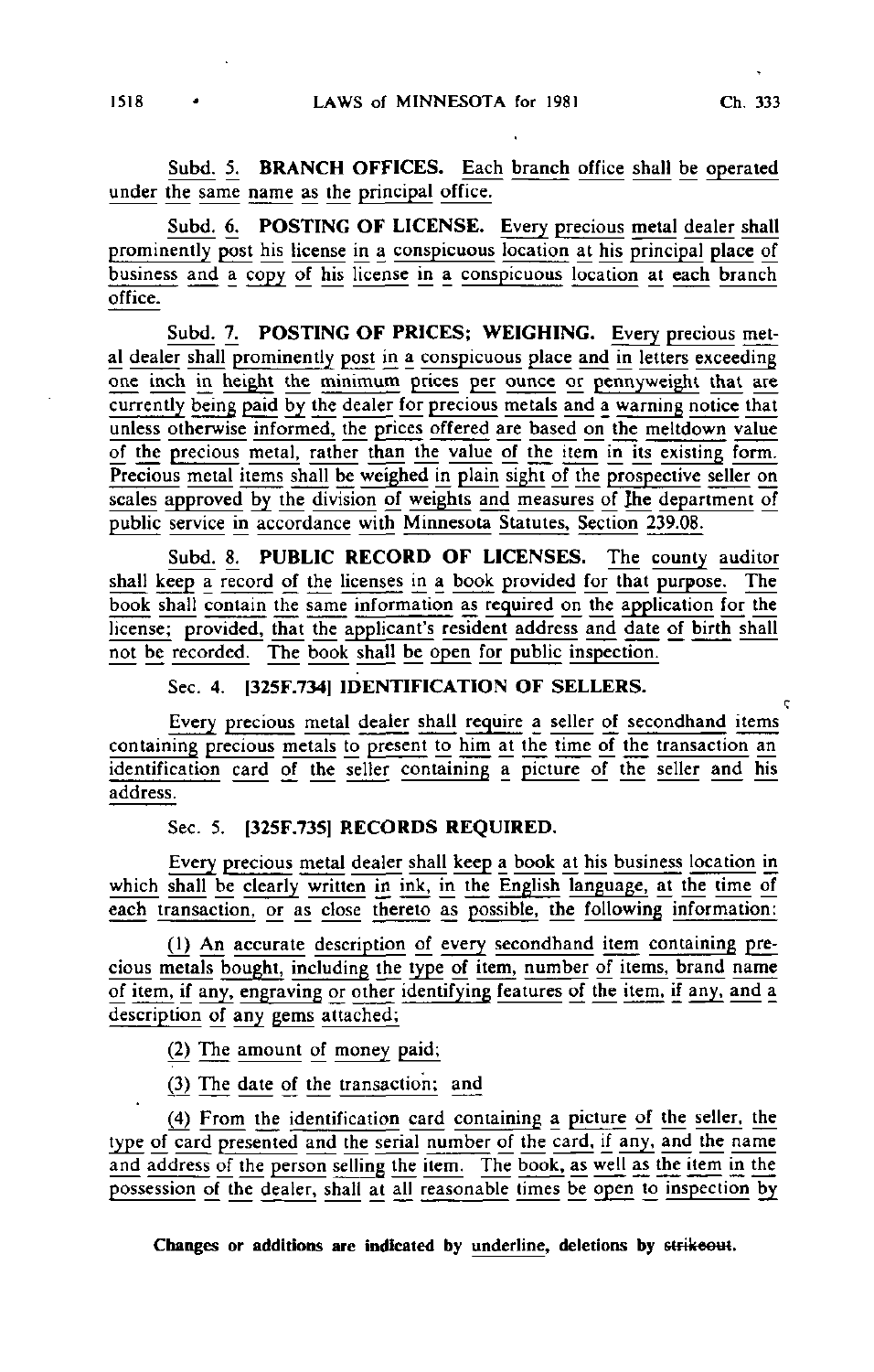any police officer of the city wherein the business is located or the sheriff or any deputy sheriff of the county wherein the business is located.

# Sec. 6. I325F.736] REQUIRED HOLDING PERIOD.

Every precious metal dealer shall keep in his possession at his business location or other location within the licensing county from the time of the transaction or as close thereto as possible, for a period of no less than 14 days, every secondhand item containing precious metal purchased by the dealer unless the item is purchased or consigned from another dealer licensed under section 3. The item shall not be altered at the time of sale and shall remain unaltered during the required holding period.

## Sec. 7. [325F.737] ADDITIONAL HOLDING PERIOD.

The sheriff or his designee may by written notification require a precious metal dealer licensed in his county not to sell or alter a secondhand item containing precious metal if he has probable cause that the item is stolen. The item shall not be sold, altered, or removed from the licensed premises until authorized to be released in writing by the sheriff or his designee.

The chief of police or his designee may also exercise this same authority for licensed businesses, within his jurisdiction.

Sec. 8. |325F.738| TRADING.

It is unlawful to trade or barter in a manner intended to avoid identification and recording of transactions under sections 4 and 5 and payment under section 10.

# Sec. 9. [325F.739] CERTAIN PURCHASES PROHIBITED.

It is unlawful for a precious metal dealer to purchase a secondhand item containing precious metals from a person under  $\frac{1}{18}$  years of age unless the person is accompanied by his parent or guardian who is identified and whose identity is recorded in accordance with sections 4 and 5.

# Sec. 10. (325F.741] PAYMENT BY CHECK.

Payment by a precious metal dealer for the purchase of a secondhand item containing precious metal shall be made only by a check, draft, or other negotiable or non-nggotiable instrument or order of withdrawal which is drawn against funds held by a financial institution.

Sec. 11. (325F.742] GOVERNMENTAL SUBDIVISIONS MAY REG-ULATE.

The provisions of sections I to 17 shall not be construed as prohibiting, or in any way limiting, or interfering with the right of any\_ governmental subdivision of the state to regulate or license precious metal dealers within its jurisdiction in a manner more restrictive than sections 1 to 17; provided, that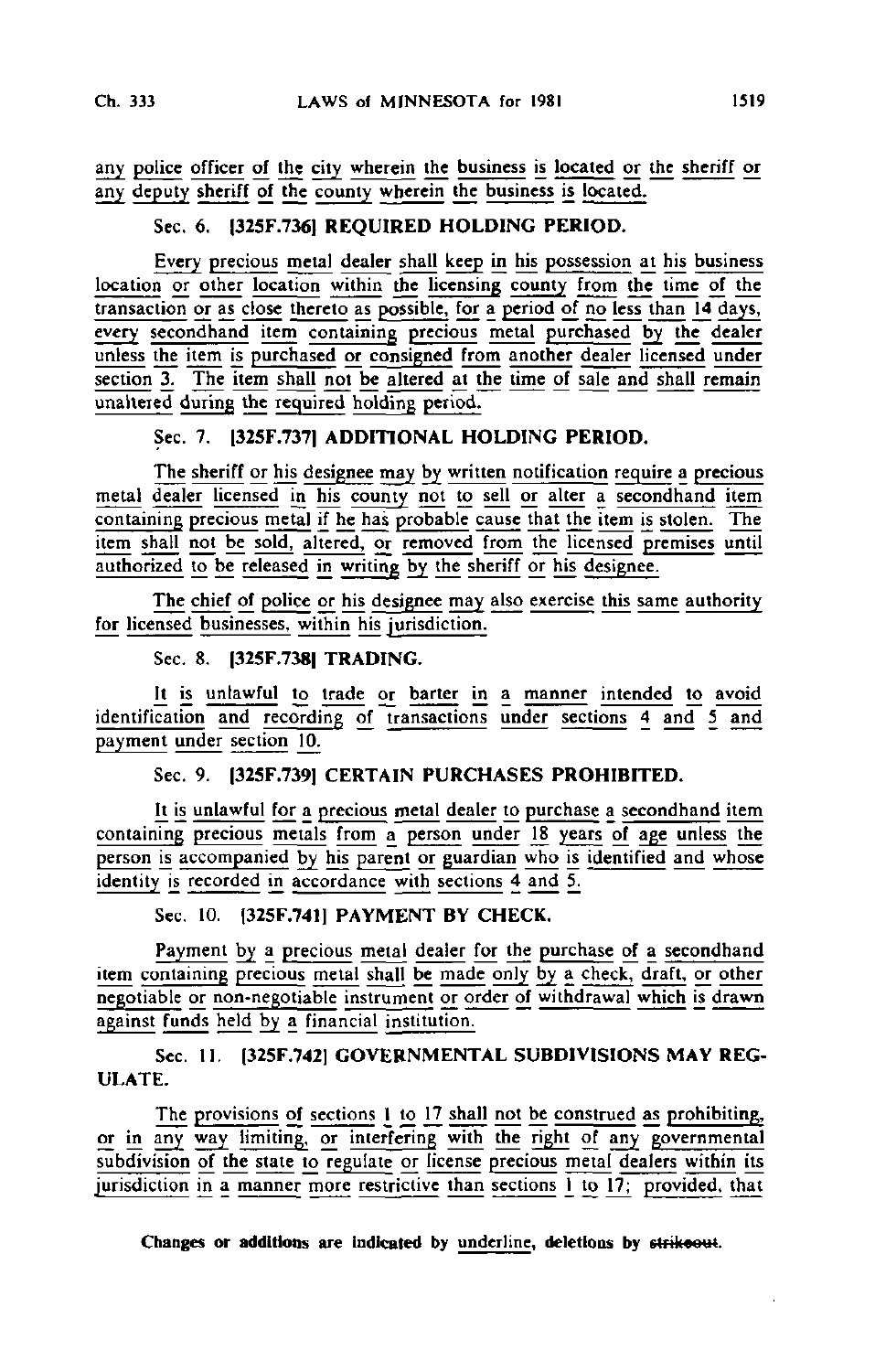### Sec. 12. (325F.743) CRIMINAL PENALTY.

Any person who violates any provision of sections  $1$  to  $17$  is guilty of a felony and may be sentenced to imprisonment for not more than three years or to payment of a fine of not more than \$25.000, or both.

Sec. 13. I325F.744) CIVIL PENALTY.

The attorney general or any county attorney may institute a civil action in the name of the state in the district court to revoke, deny or suspend for a period of time the license on the ground that the licensee has violated a provision of sections  $\overline{1}$  to 17. For this purpose, the attorney general or county attorney shall be invested with the additional powers contained in Minnesota Statutes. Section 8.31. It is no defense to the action that the state has adequate remedies at law.

Sec. 14. Minnesota Statutes 1980, Section 609.53, is amended by adding a subdivision to read:

Subd. la. Any precious metal dealer as defined in section 1, subdivision 2, or any person employed by a precious metal dealer as defined in section 1, subdivision 2, who receives, possesses, transfers, buys or conceals any stolen property or property obtained by robbery, knowing the same to be stolen or obtained by robbery, may be sentenced as follows:

(1) If the value of the property received, bought or concealed is \$150 or more, to imprisonment for not more than ten years or to payment of a fine of not more than \$50,000. or both;

(2) |f the value of the property received, bought or concealed is less than \$150, to imprisonment for not more than three years or to payment of a fine of not more than \$25,000, or both.

Sec. 15. Minnesota Statutes 1980, Section 609.53. is amended by adding a subdivision to read:

Subd. 2a. Any precious metal dealer as defined in section 1, subdivision 2, or any person employed by a precious metal dealer as defined in section 1, subdivision 2, who receives, possesses, transfers, buys or conceals any stolen property or property obtained by robbery, having reason to believe the same to be stolen or obtained by robbery, may be sentenced to imprisonment for not more than three years or to payment of a fine of not more than \$25,000, or both.

Sec. 16. Minnesota Statutes 1980. Section 609.53. is amended by adding a subdivision to read: